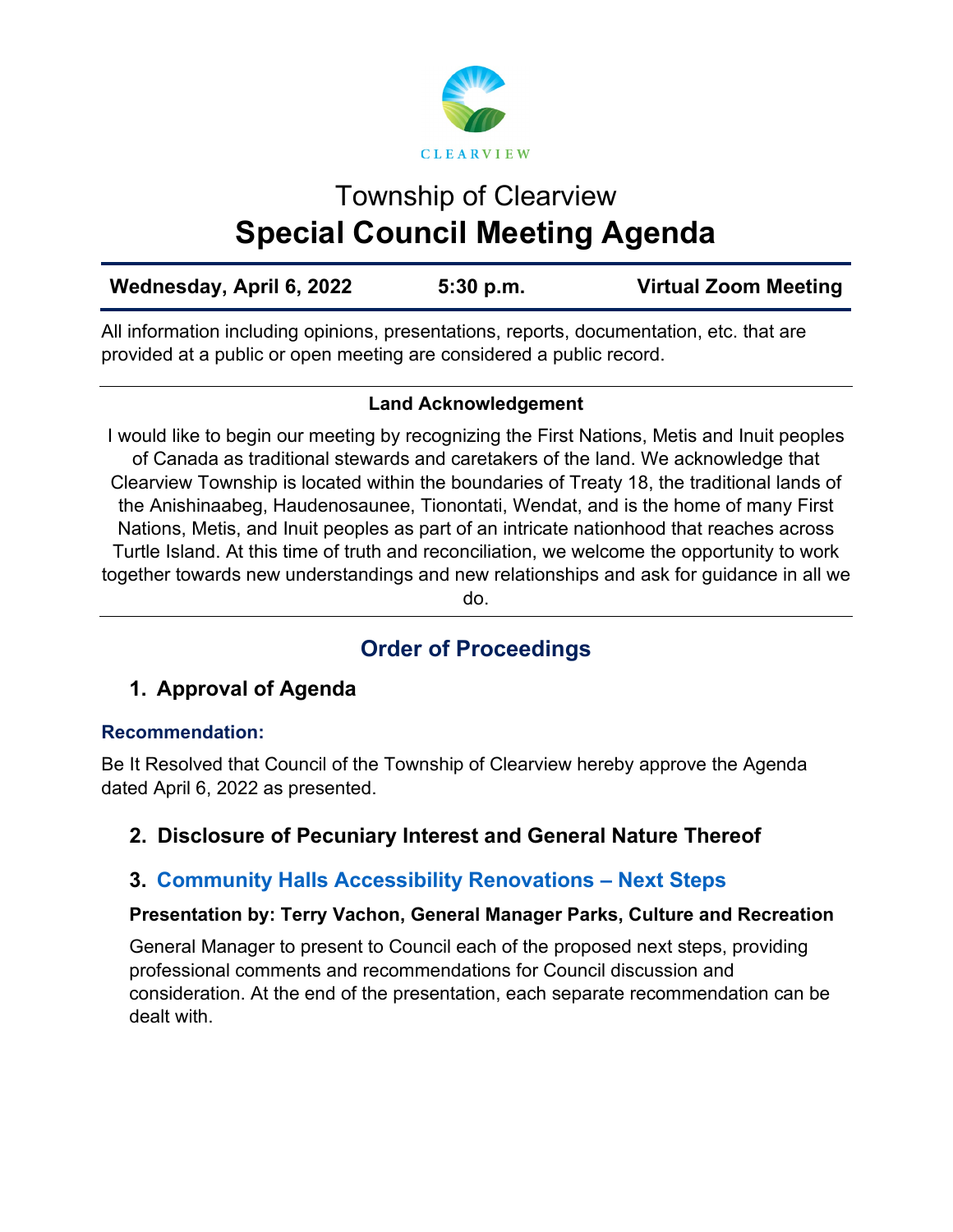#### **Recommendation #1 – MOUs and Fundraising Commitment:**

Be It Resolved that Council of the Township of Clearview hereby:

- 1) Direct staff to work with each Hall Board to create a new, individual Memorandum of Understanding outlining the operation of the facility (hall) for a ten-year period, with each MOU being brought back to Council for final approval; and,
- 2) That the fundraising commitment for the AODA renovations for each Hall Board be set at a fixed amount of 10% of the final amount.

#### **Recommendation #2 – Project Procurement Method:**

Be It Resolved that Council of the Township of Clearview hereby:

- 1) Approves the tender process as the procurement method for the AODA Community Halls renovation project; and,
- 2) That the engineers and architects final stamped designs be used when tendering for each Hall renovation project.

#### **Recommendation #3 – Project Financing:**

Be It Resolved that Council of the Township of Clearview hereby:

1) Approve the following two-stage funding approach as recommended by the Treasurer for the Community Halls AODA Renovation Construction project:

Stage 1 – Utilize the existing hall renovation reserve to fund the first two hall renovations that are scheduled.

Stage 2 – For the subsequent hall renovations that are scheduled, a construction loan will be obtained through OILC for the project amounts.

#### **Recommendation #4 – Hall Renovation Schedule:**

Be It Resolved that Council of the Township of Clearview hereby:

1) Approves the following schedule for AODA renovations of the Community Halls, based on renovating two halls per year:

2022: Avening Hall and Sunnidale Hall;

2023: Brentwood Hall and Duntroon Hall;

2024: Dunedin Hall and Nottawa Hall.

#### **Recommendation #5 – Determination of Construction Guidelines:**

Be It Resolved that Council of the Township of Clearview hereby:

1) Direct staff to work with each Hall Board to create individual Construction Memorandums of Understanding outlining the specific roles of Township staff,